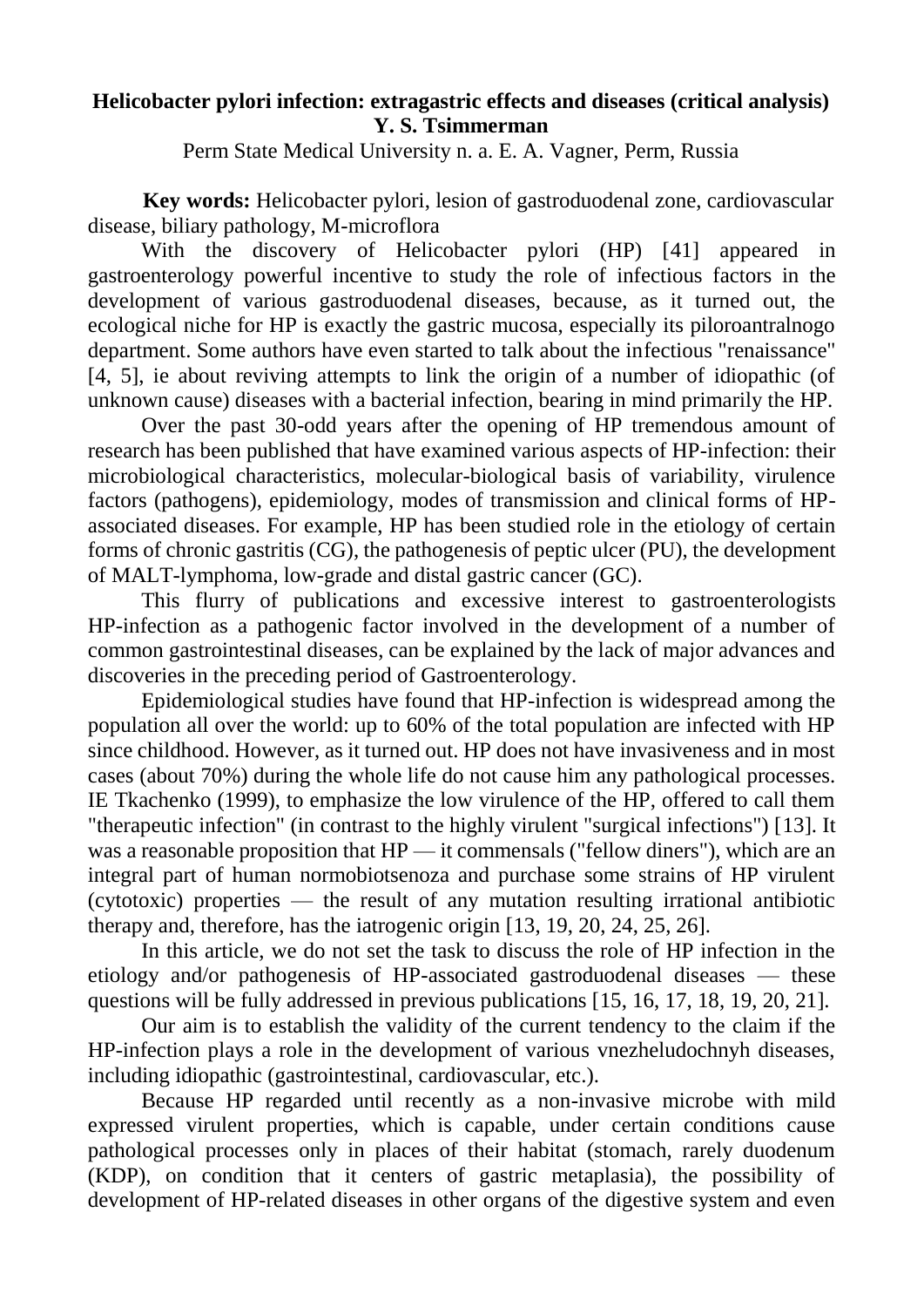more so in other systems and organs require a thorough discussion from the perspective of evidence-based medicine.

Previously, as already indicated, conclusive studies it was found that HP noninvasive microbe capable colonize only columnar epithelium of the gastric mucosa, but it can't exist and reproduce any intestinal columnar epithelium or on a multilayer planar non-keratinizing esophageal epithelium. Nevertheless, in the domestic medical journals started to appear in the publication, which is asserted that HP, including their cytotoxic (CagA-positive) strains freely circulate in blood (bacteremia) and form microbial colonies on the squamous epithelium of the esophagus [\[2,](https://translate.googleusercontent.com/translate_f#_Ref459987951) [12\]](https://translate.googleusercontent.com/translate_f#_Ref459987955). Because this data is fundamentally contrary to the previously established facts, careful verification of their evidence, including the specificity and sensitivity of the methods employed. In this connection it is appropriate to recall that Article J. Warren and B. Marshall (1983) on the HP of the opening was not published «Lancet» editorial staff as long as the data submitted by them were not confirmed (rechecked) in other research laboratories [\[41\]](https://translate.googleusercontent.com/translate_f#_Ref459987501).

Just in case, if it is definitely proved that HP — an invasive microbe persistent in the human bloodstream, it can cause the formation of metastatic lesions in other organs and tissues, can seriously discuss the possibility of HP-associated non-gasytic diseases, study of cause effect relationships between them, recognize HP direct or indirect role in their emergence and development.

For example, several attempts to associate with the HP-infection development of several hepatobiliary diseases. However, conclusive research CA Fallone et al. (2003) found that when cholelithiasis, sclerosing cholangitis and primary cancer pancreobiliary bile obtained during endoscopic retrograde cholangiopancreatography, HP, are generally absent. The authors used for gene identification HP-specific primers capable of detecting in 1 ml bile from 100 to 1000 microorganisms. In 122 of the 125 patients with hepatobiliary pathology bile was HP-negative (PCR results) [\[32\]](https://translate.googleusercontent.com/translate_f#_Ref459988200). These data cast doubt on the possible link between HP-infection and the development of these diseases.

The question arises, how the HP 3 cases still might be in the bile? It is known that the main mode of HP infection is fecal-oral [\[5\]](https://translate.googleusercontent.com/translate_f#_Ref459987511). In unfavorable conditions for their existence are transformed HP from spiraling into coccoid form that serves as a way for their survival as a species of microbes in the case of displacement of their ecological niche in the gastric mucosa. This will ensure their safety in the intestines and excretion into the environment (soil, water, and so on. N.). Interesting fact: PCR fragments of HP antigens in the intestine were found in South American mummies (in Colombia), whose age is estimated at 1700 years [\[34\]](https://translate.googleusercontent.com/translate_f#_Ref459988269). Perhaps, in exceptional cases, HP coccoid forms may be retrograde (ascending path) to penetrate from the duodenum to the gallbladder. But it can't serve as proof of HP's ability to adhesion and the formation of microbial colonies in the epithelium of the gallbladder, their causal role in the development of biliary pathology. There is the notion of "simple bakterioholii" when microbes penetrated into the gallbladder, pass through it in transit and are excreted with the bile into the duodenum.

Because bile were identified not HP, a Helicobacter bilis (spindle-shaped gram negative microbe in a mobile stick). However, it failed to prove its etiological role in the pathology of the gallbladder and extrahepatic bile ducts, in the development of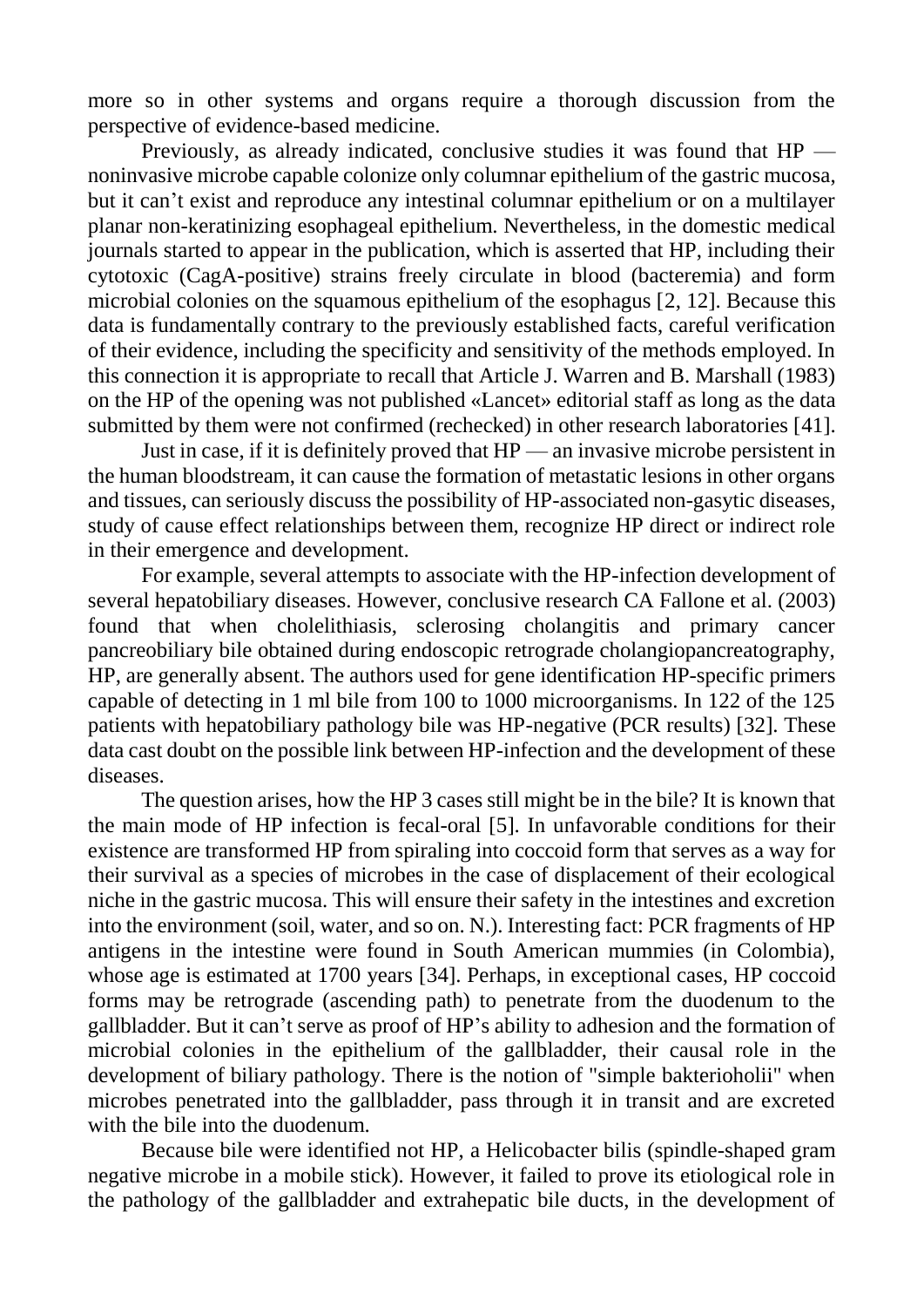specific diseases of the hepatobiliary system. Furthermore,Helicobacter bilis They were identified only in animals (dogs, cats, mice, rats), but not in humans [\[1,](https://translate.googleusercontent.com/translate_f#_Ref459988342) [31\]](https://translate.googleusercontent.com/translate_f#_Ref459988346).

It was also suggested that HP-infection of the gastric mucosa in cirrhosis ammonium can improve serum levels [\[30\]](https://translate.googleusercontent.com/translate_f#_Ref459988360). However, conclusive studies failed to confirm the differences in ammonia content in blood at the initial (sub-clinical) stages of hepatic encephalopathy complicating cirrhosis, in HP positive and HP-negative patients [\[33,](https://translate.googleusercontent.com/translate_f#_Ref459988374) [40\]](https://translate.googleusercontent.com/translate_f#_Ref459988377).

Hypothetical HP-infection connection with pancreatic diseases based on their putative role in the development of biliary pathology (which is not confirmed), it is known the existence of chronic biliary pancreatitis [\[7\]](https://translate.googleusercontent.com/translate_f#_Ref459988400). The study's author is forced to admit that the specific mechanisms HP relationship with diseases of the pancreas unknown to science. As evidence of the role in the development of HP pancreatic diseases it refers to the detection of antibody (IgG) to HP in the serum of these patients. However, given the widespread availability of HP in a population of serum anti-HP antibodies in patients with pathology of the pancreas only indicates persistence of these bacteria in the human stomach, but can't demonstrate their role in the development of pancreatic diseases. In addition, 60% of the patients were simultaneously diagnosed with HP-associated duodenal ulcer. The author said publication even tried to identify specific strains of HP, primarily affecting the pancreas, but, as might be expected, he did not succeed, how can't detect ulcerative and carcinogenic strains of HP, because they do not exist in nature [\[3\]](https://translate.googleusercontent.com/translate_f#_Ref459988467); no pancreatogenic HP strains.

In a few publications reported, though HP (their VacA-positive strains containing vacuolating cytotoxin) inhibit the exocrine function of the pancreas [\[35\]](https://translate.googleusercontent.com/translate_f#_Ref459988498). But even if these findings are confirmed, they can't HP serve as proof of direct involvement in the development of diseases of the pancreas. There is no doubt in the existence of a close connection between all bodies gastroduodenocholangiopancreatic system (complex), so in the development of any HP-associated gastroduodenal diseases (chronic hepatitis, ulcer, gastric cancer and OE) in one way or another will inevitably violate the functions of all or most of the organs of the system, including pancreas, with common mechanisms of regulation and constant interaction in the processes of digestion.

In chronic inflammatory bowel disease in 60.9% of cases identified in HP-infection of the gastric mucosa. This was the basis for the search for the relationship between HP and chronic inflammatory bowel diseases, in particular the formation of such patients gastroduodenal erosions [\[8\]](https://translate.googleusercontent.com/translate_f#_Ref459988558). It was found that patients with ulcerative colitis and Crohn's disease HP infection occurs significantly less frequently than in the general population and in the control group (60.9, 82.5 and 100%, respectively), and epithelialization detected gastroduodenal erosions have not It depends on the successful eradication of the HP, so eradication therapy to eliminate erosion in the lining of the stomach and duodenum in these patients is not practical, and any pathogenetic link between HP-infection, ulcerative colitis and Crohn's disease is not [\[8,](https://translate.googleusercontent.com/translate_f#_Ref459988558) [36\]](https://translate.googleusercontent.com/translate_f#_Ref459988597).

There is even less justification for the assumption that there is a direct or indirect connection between the HP-infection and cardiovascular disease, especially atherosclerosis and coronary heart disease (CHD). Some authors refer to the frequency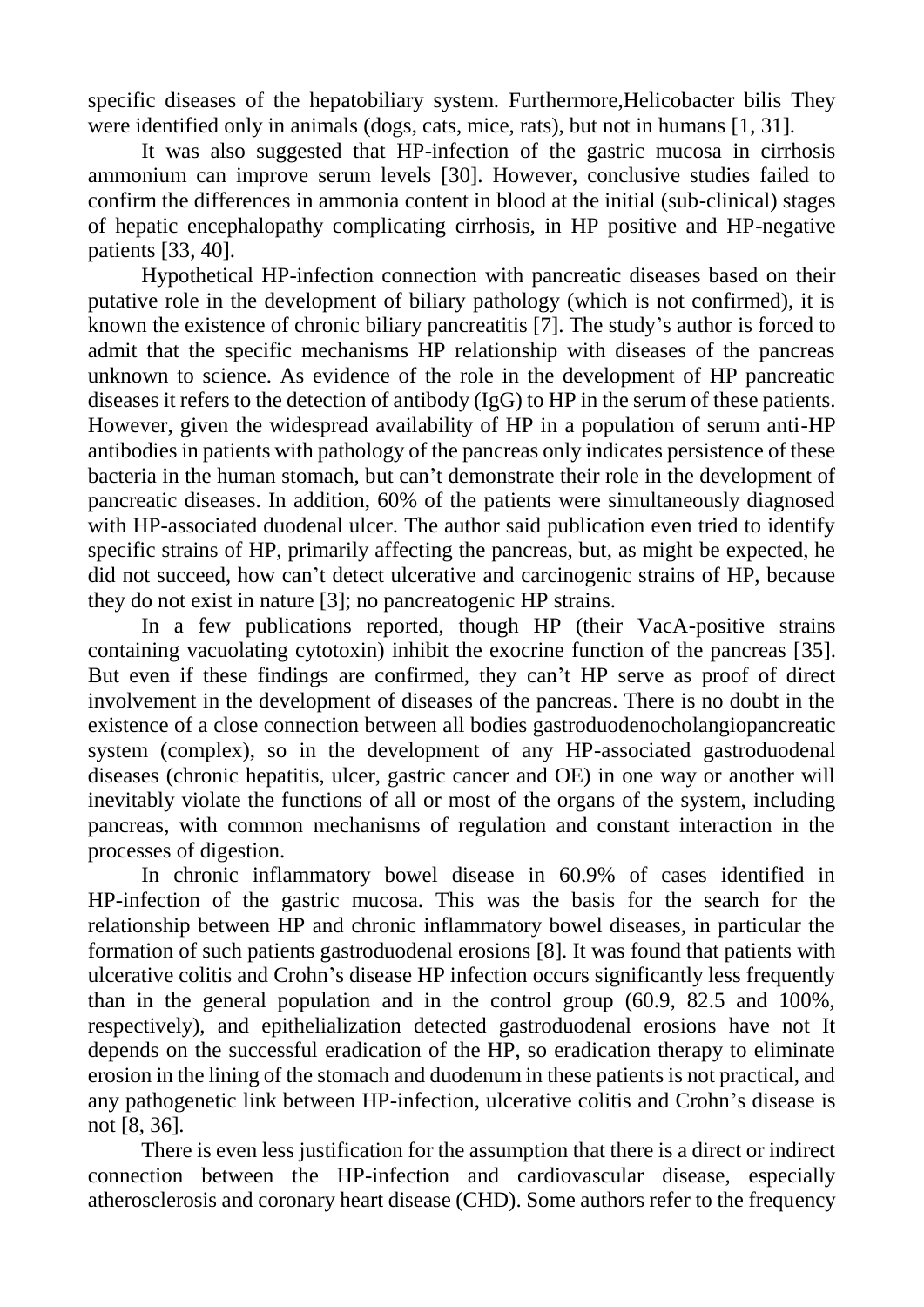of detection of antibodies to HP in this category of patients. However, a meta-analysis of 18 epidemiological evidence studies, involving more than 10 thousand. CHD patients have not confirmed the existence of links between the HP colonization of the gastric mucosa and the development of coronary heart disease [\[28\]](https://translate.googleusercontent.com/translate_f#_Ref459988634). It should be noted that so far not shown any research with epidemiological evidence of infection with HP-CHD correlation [\[5\]](https://translate.googleusercontent.com/translate_f#_Ref459987511). Using PCR fragments HP antigens also never been detected in atheromatous plaques [\[29\]](https://translate.googleusercontent.com/translate_f#_Ref459988683), and the eradication of HP did not affect the level of fibrinogen and acute-phase proteins in serum of these patients [\[27\]](https://translate.googleusercontent.com/translate_f#_Ref459988694). Only one study [\[38\]](https://translate.googleusercontent.com/translate_f#_Ref459988702) HP data communication and CHD were obtained. However, in-depth analysis based on various risk factors (social status of patients, body mass index, etc.). This relationship was not significant. TE Strandberg et al. (1997) on cross-analysis of data 624 patients with coronary artery disease in different ways Evidence-Based Medicine found no significant correlation between seropositivity for HP and cardiovascular disease. Their findings showed no clear link between the presence of HP-infection and coronary artery disease [\[39\]](https://translate.googleusercontent.com/translate_f#_Ref459988746). A. Khurshid et al. (1998) conducted a coronary angiography in 179 patients with clinical signs of coronary artery disease. At the same time the presence of HP was determined by serological methods (ELISA). Symptoms of coronary artery lesions were found in 68% of patients. There are no differences in the frequency of coronary heart disease in HP-positive and HP-negative patients have not been established (r=0.63) [\[37\]](https://translate.googleusercontent.com/translate_f#_Ref459988772). After controlling for other known risk factors, the relative risk of coronary atherosclerosis in the presence and absence of HP was 0.45 and 0.48, respectively ( $p > 0.1$ ). Thus, HP-infection does not increase the risk of coronary heart disease and does not affect the severity of the atherosclerotic lesions of the coronary vessels. The authors concluded that HP is not an independent risk factor for atherosclerosis of the coronary arteries, and from the study data do not support HP value in the development of CHD.

Analyzing the causes of erroneous conclusions about the existence of the individual authors of a correlation between the frequency of detection of antibodies to HP and the presence of coronary artery disease risk factors, J. Danesh and R. Peto (1998) explain them either coincidence or publishing only positive results [\[4\]](https://translate.googleusercontent.com/translate_f#_Ref459987507).

HP-infection assumption were made due to allergic diseases (asthma, angioedema, chronic recurrent urticaria, etc.), The development of which, however, was possible only in the presence of contributing factors, such as inflammatory bowel disease (ulcerative colitis and Crohn's disease), protozoan and worm infestation, dysbiosis (dysbiosis) bowel [\[23\]](https://translate.googleusercontent.com/translate_f#_Ref459988894). Discussing proposed mechanisms of allergic diseases in the presence of HP-infection, put forward three versions: 1) HP interact with mast cells, triggering the release of neurotransmitters; 2) HP, serving as a full-antigens, cause allergic reactions in the human body; 3) the HP reduce the barrier function of the intestine, causing (in incomplete hydrolysis of nutrient) intake of allergens in the blood [\[6\]](https://translate.googleusercontent.com/translate_f#_Ref459988924).

Meanwhile, the presence of ulcerative colitis, Crohn's disease, helminths or protozoan infestations, as well as intestinal dysbiosis its barrier function is impaired regardless of the presence or absence of HP in the gastric mucosa. As the penetration into the human body of any foreign agent possessing antigenic properties with HP infection, the sensitivity of microorganism, and there is the possibility of allergic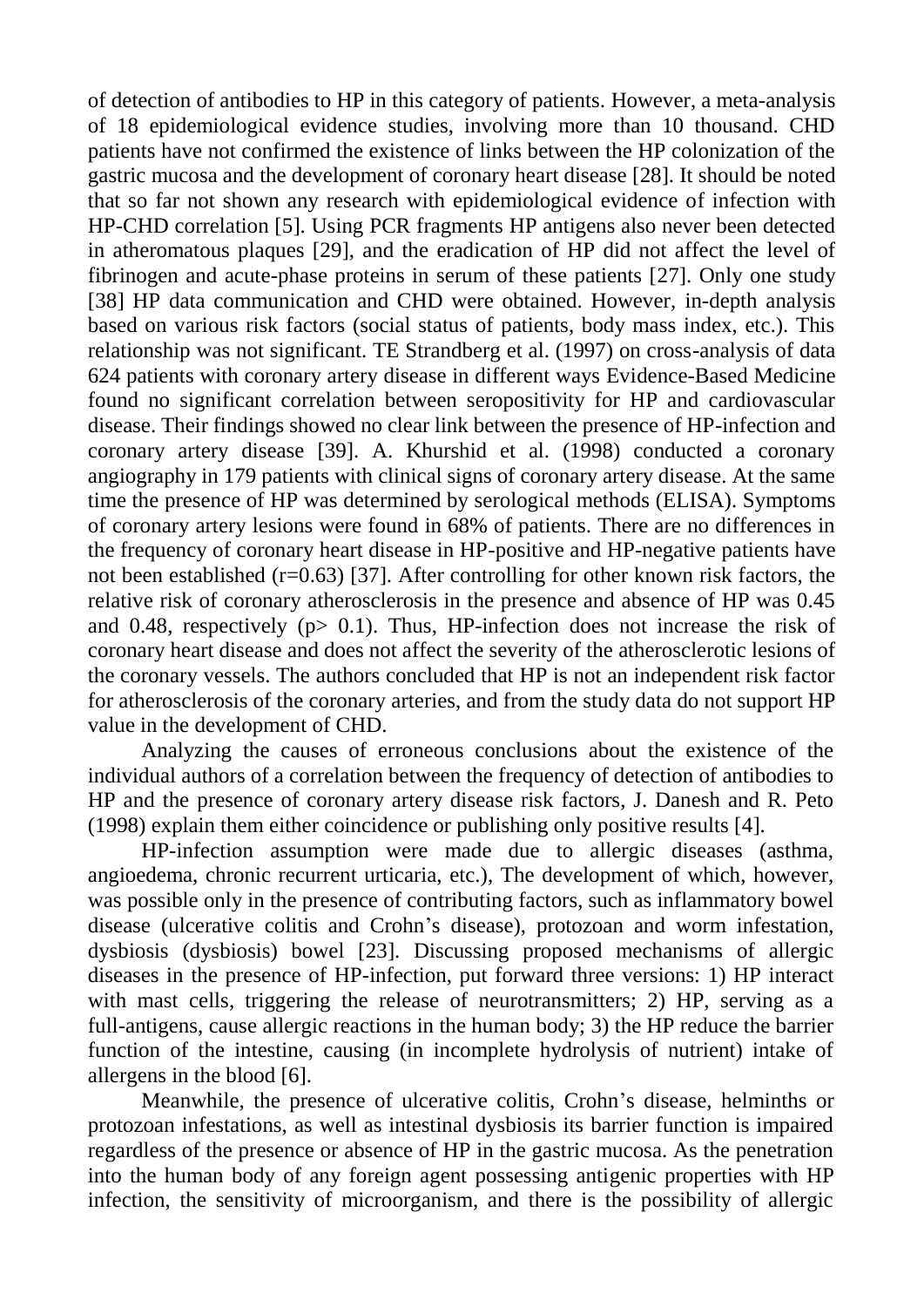reactions. However, we can't ignore that in the human body, particularly in the gastrointestinal tract, in addition to the HP, home to hundreds of species of microorganisms, including opportunistic, some of which have invasiveness. Therefore, there are sufficient grounds to link the occurrence of allergic reactions and diseases with the persistence of HP is in the gastric mucosa. Link to a specific clinical benefit rate of eradication (HP) therapy in patients with diseases of the allergic nature (chronic recurrent urticaria, angioedema, asthma, etc.), In particular the possibility of dose reduction or even abolition of antihistamines and hormone drugs, can't serve as proof role in their development HP-infection as antibiotics used for HP eradication (clarithromycin, amoxycillin and al.), have a broad spectrum of antibacterial activity and inhibit vital functions not only HP, but many other organisms (obligate, opportunistic and pathogenic), including invasive properties which can cause allergic reactions and diseases.

Thus, attempts to connect to the HP infection the development of various non-gastric diseases, including listed as idiopathic group, were generally inconsistent and lacking in evidence.

In conclusion, we present the results of our research M-microflora, colonizing the stomach and duodenum (in addition to HP), in patients with duodenal ulcer. These data may have some value for a critical analysis of the topic.

Recent studies have shown that in healthy people in the antral mucosa and (rarely) fundus of the stomach in addition to the contamination of their HP (44.4 and 33.3%, respectively) can be detected and other microflora: streptococci (44,5-55,6% of cases), Staphylococcus aureus (61.1%), lactobacilli (44,4-50,0%), fungi of the genus Candida (22,2-27,7%) and others. [\[22\]](https://translate.googleusercontent.com/translate_f#_Ref459989101). Thus detect HP in an amount of 5.25 lg CFU/g Streptococcus — lg 4 CFU/g, staphylococci — 3.7 lg CFU/g lactobacilli — 3.15 lg cfu/g. There are a small number of other microorganisms: bacteroides, enterobacteria and korine-, micrococci. Apparently, not only HP, but other bacteria are able to adapt to the existence of a strongly acidic environment of the stomach.

Moreover, they can colonize the gastric mucosa in the form of a monoculture, and combinations of two or more cultures. Only 10% of healthy individuals was sterile gastric mucosa [\[22\]](https://translate.googleusercontent.com/translate_f#_Ref459989101).

The microbial flora of the stomach may have a double origin: from the mouth and throat (oral-respiratory route) and from the intestines (fecal upward path).

With HCG, AJ and PU composition of the microflora, colonizing the gastric mucosa, more diverse, and its number increases substantially [\[22\]](https://translate.googleusercontent.com/translate_f#_Ref459989101).

The latest recommendations of MK-4 (2011), dedicated to the diagnosis and treatment of the HP — associated diseases, noted: "As long as enough evidence linking HP-infection with different non-gastric diseases, including cardiovascular and neurological" [\[14\]](https://translate.googleusercontent.com/translate_f#_Ref459989222).

Thus, the deep-rooted belief that only HP due to their inherent adaptive mechanisms capable of contamination of the gastric mucosa, is not confirmed. With comprehensive microbiological investigation failed to prove that identified in the mucosal layer of the stomach lining microflora is not transient, not accidentally entered when taking biopsies; This M-microflora, intimately related (adhesion) with epithelial cover. It is found that microorganisms colonize the gastric mucosa are specific antigens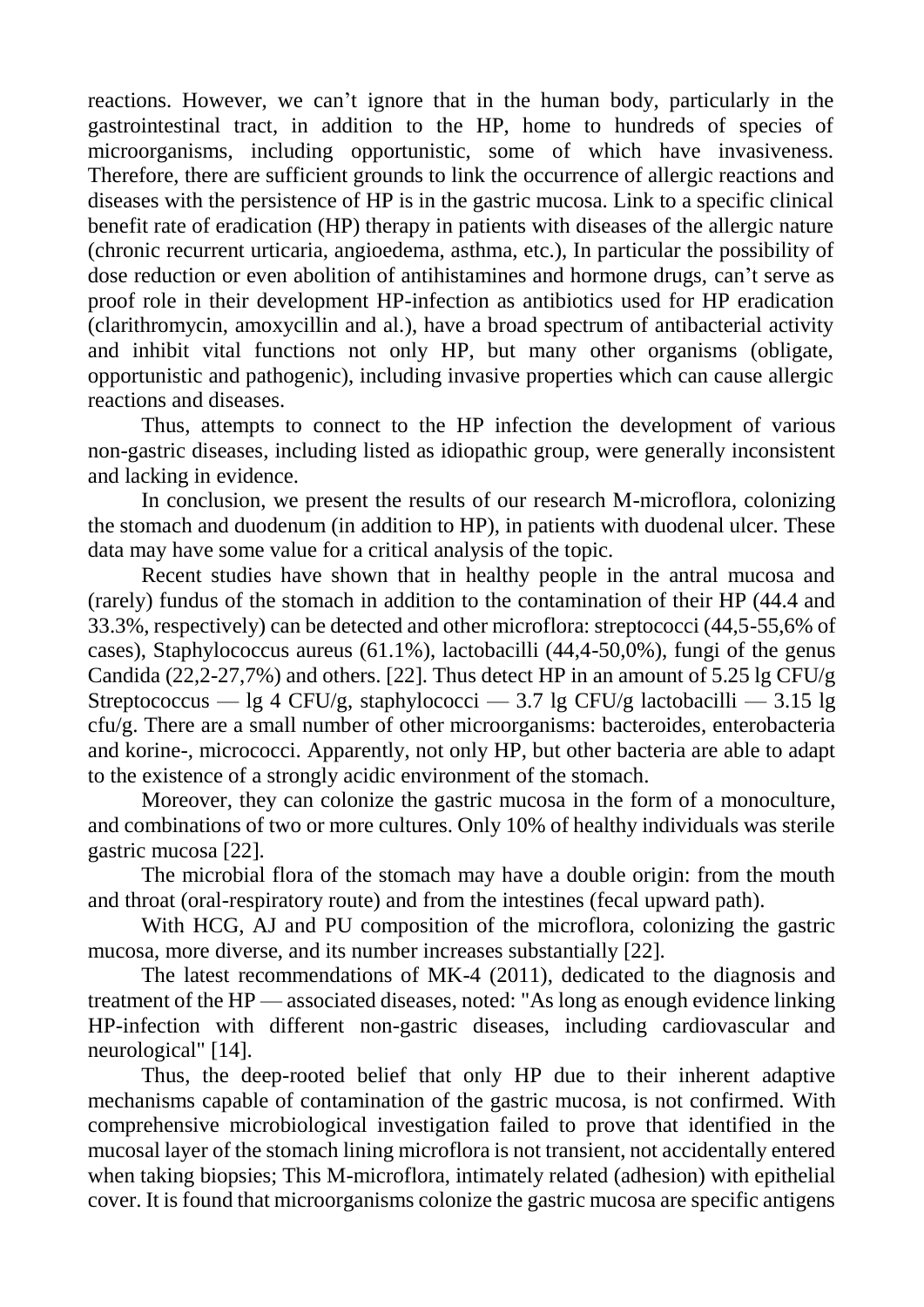(K antigens), which in certain circumstances can cause pathological changes in the gastric mucosa or exacerbation of preexisting disease (chronic hepatitis, PU).

According to our data [\[10\]](https://translate.googleusercontent.com/translate_f#_Ref459989284), with M-duodenal ulcer microflora is most often detected in the inflammatory roller surrounding ulcerative defect in the duodenum. Microbial landscape periulcerous zone represented genera bacteria Streptococcus, Lactobacillus, Staphylococcus, Sarcina, Pseudomonas, Serratia, Actinomyces, and their number is 6 lg CFU/g (in healthy — less than 4 lg CFU/g), with a significant proportion of cases sown combination 3 -4 cultures. At the same unaltered portions of the mucous membrane of the stomach and duodenum are sterile. HP have been isolated from duodenal periulterous zone only 12.5% of the cases [\[22\]](https://translate.googleusercontent.com/translate_f#_Ref459989101).

The question arises: why, until recently, attracted the attention of researchers is not M-microflora of the stomach lining and duodenum, has not been studied its possible role in the pathogenesis of ulcer and its relapses along with HP-infection? This is partly explained by the enthusiasm of researchers click HP, and also the complexity of the bacteriological study of biopsies for the presence of M-microflora. For qualitative bacteriological analysis of biopsy should be thoroughly wash a 5-fold is replaced by 0.85% sterile sodium chloride solution, sterile homogenized in a porcelain mortar, dilute sterile meat-broth. After that the crop on nutrient media: liquid (meat-broth or medium Kitty Taronpi), thick (plain agar, blood agar, Endo medium Chistovich, Saburo or Kvasnikova).

In a study of 30 patients with duodenal ulcer recurrence in the phase we conducted a biopsy of the mucous membrane duodenal bulb from the zone of perifocal inflammation cytology smears and histological study of the biopsy. Determines the degree of microbial contamination of mucous membrane of the KDP in accordance with the visual analog scale morphological changes. After obtaining biopsy using sterile forceps endoscope was placed in a sterile tube with diabetes meat-peptone broth (0.5 ml), followed by classifying to a conventional agar. Bacteriological examination of biopsy performed by the usual method. Periulcerous degree of inflammation was assessed visually (in points): I degree — inflammatory roll less than 5 mm, II degree — 5-10 mm, III degree — more than 10 mm.

Antimicrobial therapy began with a 5-7 day. Upon detection of HP in biopsies prescribed standard triple eradication therapy (group 1); the detection of M-microflora carried differentiated antimicrobial therapy, taking into account the sensitivity of the selected microorganisms to antibiotics (group 2). The course of antimicrobial therapy in both groups was 10 days. After 4 weeks the control study was performed.

In patients with duodenal ulcer recurrence in phase I periulcerous degree of inflammation is defined in 36.6% of cases. Grade II — in 13.3% and grade  $\overline{III}$  — in 51.1%. Colonization perifocal zone bulb DPK M microflora was found in  $56.7 \pm 9.1\%$ of patients and in 64,7  $\pm$  11,5% of cases prevailed of Streptococcus haemolyticus, to 9,2%  $\pm$  17.7 — of Streptococcus viridans, in 3.6%  $\pm$  5.8 — Escherichia coli, in 11,8  $\pm$ 6,8% — fungi of the genus Candida. HP found in  $76.7 \pm 7.7$ % of patients, including grade I-contamination was detected in  $39.2 \pm 10.2$ % of patients, II of the degree — at  $47,8 \pm 10,4\%$  and grade III — at 13,  $0 \pm 7,1\%$ .

Antibiotic therapy upon detection of M-microflora conducted sighting transcendoscopic method or prescribed antibiotics inside. In identifying the most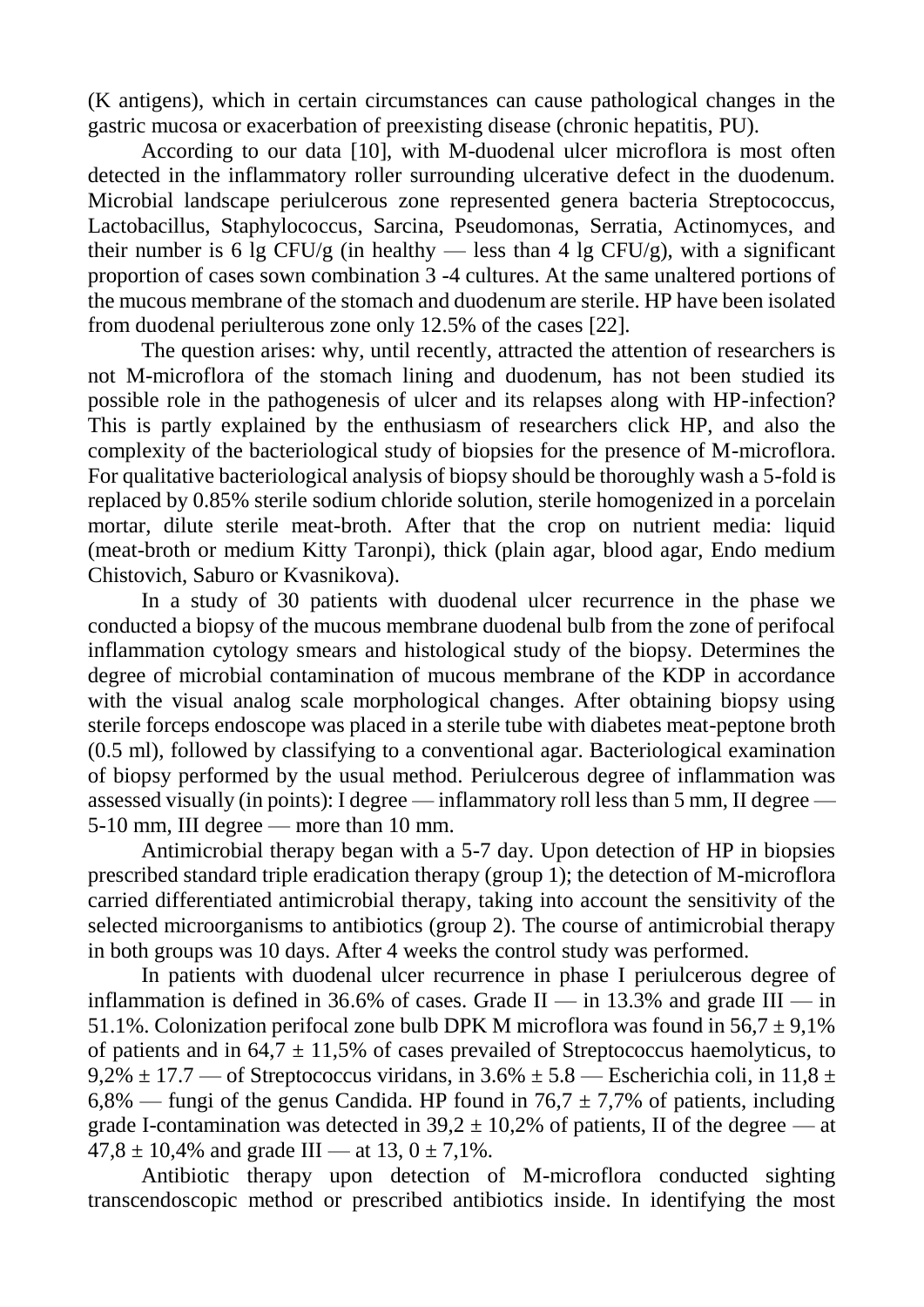effective hemolytic streptococci were oxacillin and gentamicin, viridans streptococci — cephalothin and lincomycin, E. coli — kanamycin and gentamicin.

It is important to note that M-microflora isolated from periulcerous zone in patients with duodenal ulcer relapse is usually more virulent than HP, and has often invasive.

There was a clear link between the colonization of mucosal duodenal bulb M microflora and periulcerous severity of inflammation (r=0.9). After 4 weeks after a course of antibiotic therapy in both groups of clinical and anatomical remission was achieved [\[10\]](https://translate.googleusercontent.com/translate_f#_Ref459989284).

Thus, according to our information, the effectiveness of differentiated antibiotic therapy aimed at eradication of M-microflora in patients with duodenal ulcer recurrence in the phase effect is not inferior to the standard three-circuit HP eradication. This suggests the possibility of participation M-microflora in the pathogenesis of recurrent duodenal ulcer, along with HP. Similar results were obtained group of clinicians and microbiologists (from the Institute of Epidemiology and Microbiology. Gamaleya, Moscow), which are published in a few years ago published a monograph [\[22\]](https://translate.googleusercontent.com/translate_f#_Ref459989101).

In the introduction to the monograph mentioned known microbiologist A. Alexander Vorobyov said: "In recent years, actively discussed HP's leading role in the etiology and pathogenesis of peptic ulcer disease, chronic gastritis, esophagitis; developed and implemented in practice dozens of HP eradication schemes, involving a combination of different antimicrobials, often causing the development of dysbiosis and candidiasis. This circumstance is largely due to the fact that the developers of Helicobacter theory of disease was isolated from the whole M-zone microflora esophagogastroduodenal only HP and do not take into account the value of other representatives microbiocenosis ".

And further: "The dominant place in the stomach and duodenum microbiocenosis take staphylococci, streptococci, micrococci, lactobacilli, fungi of the genus Candida and less — HP. Not gelikobakterioza and dysbiosis, characterized by excessive growth of M-microflora. is an important factor contributing to the activation of inflammatory and erosive and ulcerative lesions esophagogastroduodenal zone and used in eradication schemes antibacterial agents act on the entire M-flora, and not only on HP. "

In connection with attempts to extend the role of HP-infection for various idiopathic disease is appropriate to recall the words of the wise clinician EM Taresva: "Infectious concept is a permanent magnet, which distracts the attention of doctors and scientists from major non-infectious agent" [\[11\]](https://translate.googleusercontent.com/translate_f#_Ref459989932).

Studies on the presence (in addition to HP) M-microflora, colonizing the stomach and duodenum in some healthy individuals and in patients with duodenal ulcer, suggest that the problem of HP-associated gastroduodenal diseases, including ulcer, is more complex than it appeared to recently, and is still far from a final decision [\[10,](https://translate.googleusercontent.com/translate_f#_Ref459989284) [9\]](https://translate.googleusercontent.com/translate_f#_Ref459989962). Further cooperation is needed gastroenterologists, pathophysiology, microbiology, immunology to study the role of infectious factors in the pathogenesis of PU. Simple solutions are not always characterized by reliability...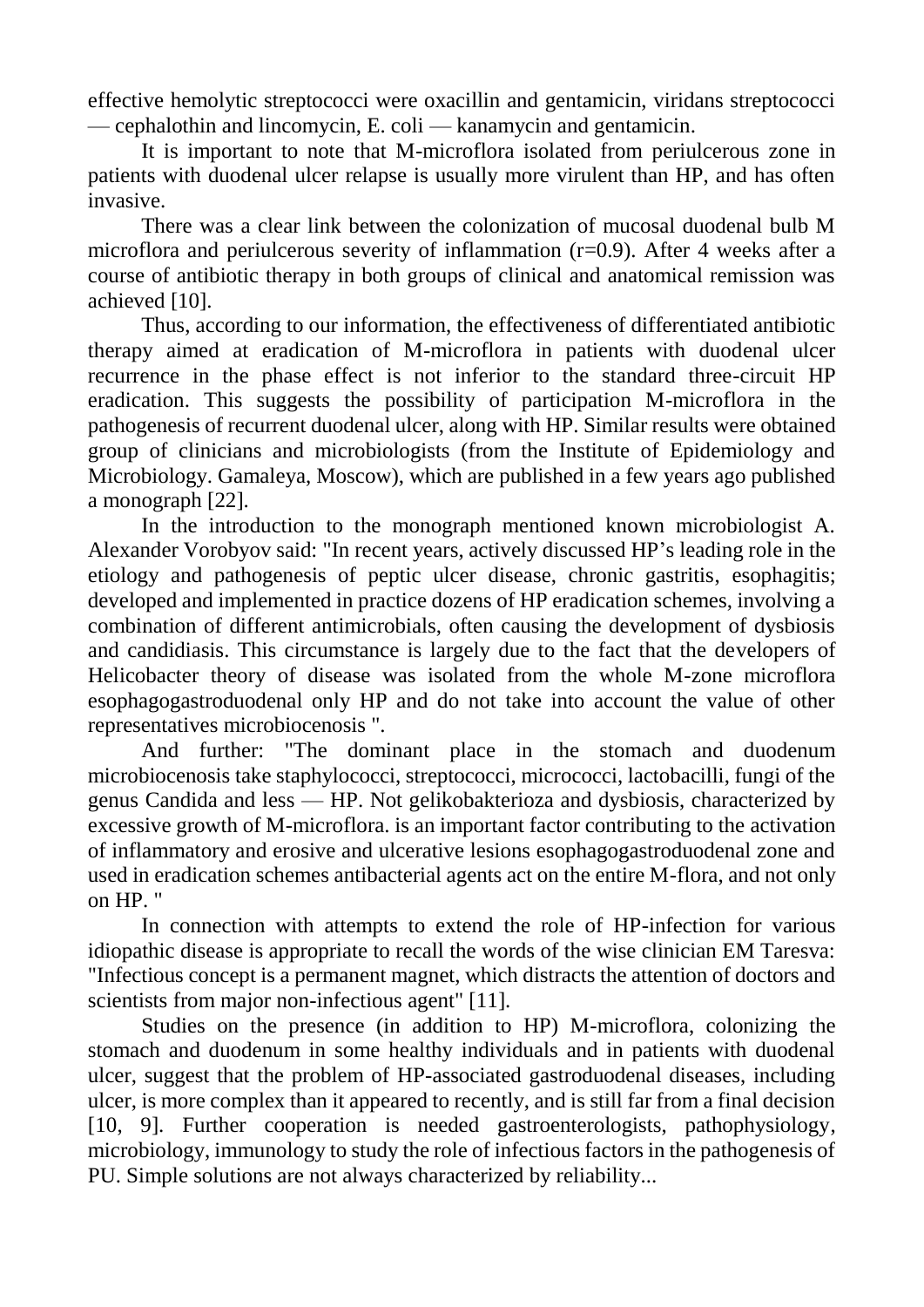## **References:**

1. Андерсон Л. П. Новые виды рода Helicobacter pylori у человека/Л. П. Андерсон // Рос. журн. гастроэнтерологии, гепатологии и колопроктологии. —  $2003. - N_2 2. - C. 81-84.$ 

2. Белова О. Л. Персистирующая бактериемия Helicobacter pylori у больных с гастродуоденальной патологией/О. Л. Белова. А. И. Куличенко. С. И. Богословская/В кн. : «Материалы 111 Всероссийской конф. «Гомеостаз и инфекционный процесс». — Сочи, 2002. — С. 31–32.

3. Го М. Ф. Инфекция Helicobacter pylori: существует ли связь между генотипом микроорганизма и наличием заболевания?/М. Ф. Го/В кн. : Диагностика и лечение заболеваний, ассоциированных с Helicobacter pylori : 2-й Международный симпозиум. — М., 1999. — С. 2–3.

4. Домарадский И. В. Внежелудочные эффекты Helicobacter pylori: продолжение инфекционного «ренессанса»/И. В. Домарадский, В. А. Исаков, А. А. Томаскаускас // Рос. журн. гастроэнтерологии, гепатологии, колопроктологии. — 2000. — № 2 (Прилож. 10). — С. 16–22.

5. Исаков В. А. Хеликобактериоз/В. А. Исаков, И. В. Домарадский. — М., 2003.

6. Карельская И. А. Инфекция Helicobacter pylori у больных с хронической крапивницей и бронхиальной астмой/И. А. Карельская, В. К. Игнатьев // Клин. мед. — 2005. — № 3. — С. 58–61.

7. Кучерявый Ю. А. Инфекция Helicobacter pylori и заболевания поджелудочной железы/Ю. А. Кучерявый // Клин. фармакол. и тер. — 2004. — № 13. — С. 40–43.

8. Маев И. В. Рациональность антихеликобактерной терапии в лечении эрозивно-язвенных поражений гастродуоденальной слизистой у больных с воспалительными заболеваниями кишечника/И. В. Маев, М. Г. Гаджиева // Клин. мед. — 2005. — № 1. — С. 46–49.

9. Мансуров X. X. Современный взгляд на некоторые спорные вопросы язвенной болезни и хеликобактерной инвазии/X. X. Мансуров // Клин. мед. —  $2005. -$  No  $2. -$  C. 63-65.

10. Микрофлора слизистой оболочки луковицы двенадцатиперстной кишки и ее роль в патогенезе рецидива язвенной болезни/Я. С. Циммерман, В. Е. Ведерников, В. Н. Новиков, H. Л. Касьянова // Сиб. журн. Гастроэнтерологии, гепатологии. — 2001. — № 12–13. — С. 61–63.

11. Мухин H. A. Некоторые клинические аспекты проблемы этиологии внутренних болезней/Н. А. Мухин // Клин. мед. — 2000. —  $\mathcal{N}_2$  8. — С. 7–11.

12. Особенности гастроэзофагеальной болезни у лиц молодого возраста/М. А. Осадчук, С. Ф. Усик, И. Н. Юрченко, A. M. Золотовицкая // Клин. мед. — 2005. — № 3. — С. 61–65.

13. Ткаченко Е. И. Оптимальная терапия язвенной болезни/Е. И. Ткаченко // Клин. фармакол. и тер. — 1999. — № 1. — С. 11–13.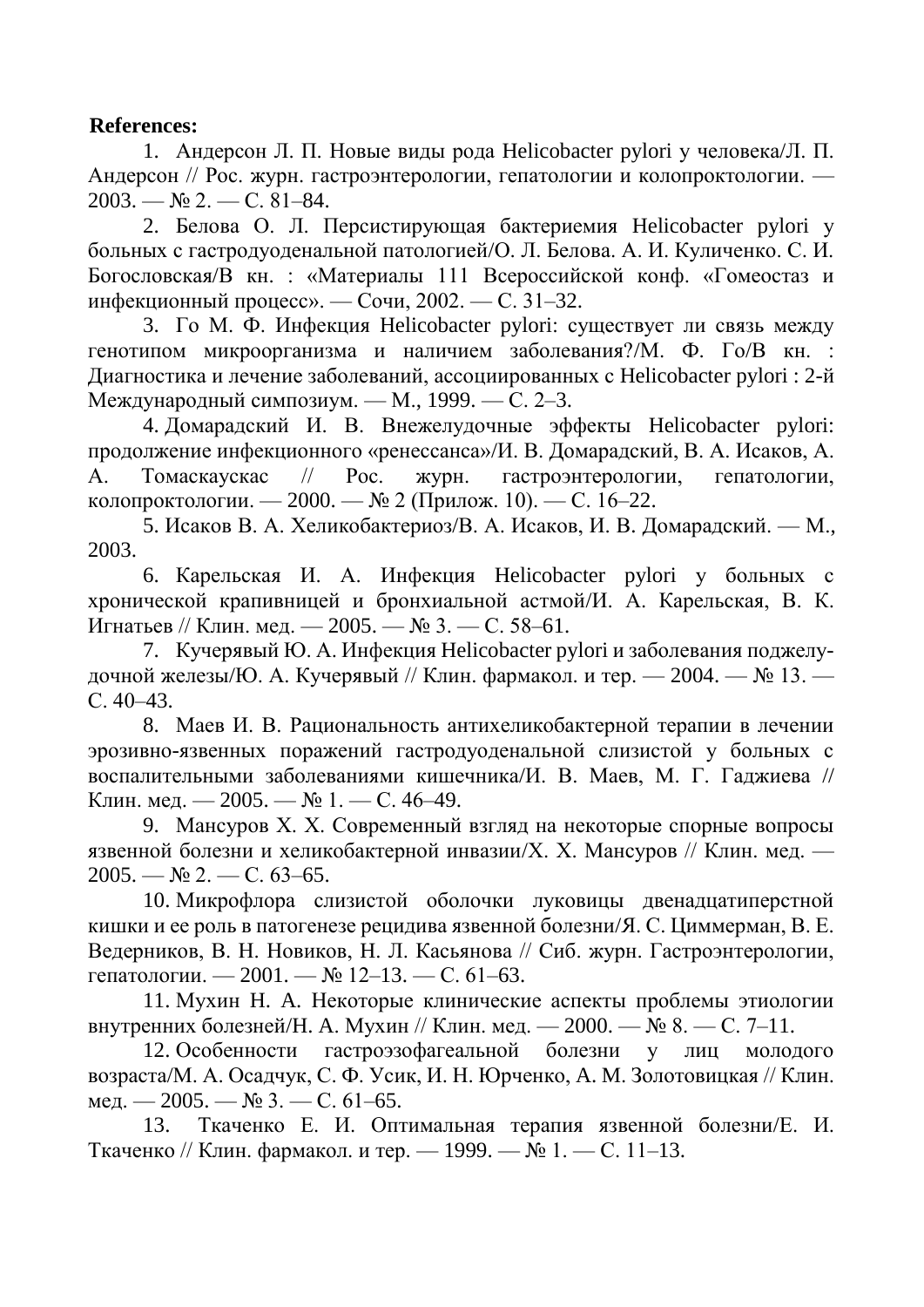14. Циммерман Я. С. «Маастрихтский консенсус-4» (2011): основные положения и комментарии к ним/Я. С. Циммерман // Клин. мед. — 2012. —  $\mathbb{N}_2$  9.  $-$  C. 28–34.

15. Циммерман Я. С. Helicobacter pylori-инфекция и рак желудка/Я. С. Циммерман // Клин. мед. — 2004. — № 4. — С. 9–15.

16. Циммерман Я. С. Актуальные проблемы гастроэнтерологии в нашей стране/Я. С. Циммерман // Клин. мед. — 2003. — № 4. — С. 4–11.

17. Циммерман Я. С. Альтернативные схемы эрадикационной терапии и пути преодоления приобретенной резистентности Helicobacter pylori к проводимому лечению/Я. С. Циммерман // Клин. мед. — 2004. — № 2. — С.  $9 - 15$ .

18. Циммерман Я. С. Дискуссионные вопросы медикаментозного и хирургического лечения язвенной болезни/Я. С. Циммерман // Клин. мед. —  $2002. - N_2$  7. - C. 64-68.

19. Циммерман Я. С. Концепция взаимоотношений организма человека и Helicobacter pylori/Я. С. Циммерман, М. Р. Зиннашуллин // Клин. мед. — 1999. —  $N_2$  2. — C. 52–56.

20. Циммерман Я. С. Человек и Helicobacter pylori: концепция взаимоотношений/Я. С. Циммерман // Рос. журн. гастроэнтерологии, гепатологии, колопроктологии. — 1998. — № 5 (Прилож. 5). — С. 64–65.

21. Циммерман Я. С. Язвенная болезнь и проблема Helicobacter pyloriинфекции: новые факты, размышления, предположения/Я. С. Циммерман // Клин. мед. — 2001. — № 4. — С. 67–70.

22. Язвенная болезнь, хронический гастрит и эзофагит в аспекте дисбактериоза эзофагогастродуоденальной зоны/В. В. Чернин, В. М. Червинец, В. М. Бондаренко, С. Н. Баллов. — Тверь, 2004.

23. Association of chronic urticaria with Helicobacter pylori-induced antrum gastritis/J. Bohmeyer, A. Heller, C. Hartig [et al.] // Hautarzt. — 1996. — Vol. 47, No 2. — P. 106–108.

24. Blaser M. J. Helicobacter pylori and gastric disease/M. J. Blaser // Brit. Med. J. — 1998. — Vol. 316. — P. 1507–1510.

25. Blaser M. J. Helicobacter pylori: balance and inbalance/M. J. Blaser // Eur. J. Gastroenterol. Hepatol. — 1998. — Vol. 10. — P. 15–18.

26. Blaser M. J. Hypothesis: the changing relationships of Helicobacter pylori and humans: implications for health and disease/M. J. Blaser // J. Infect. Dis. — 1999. — Vol. 179, No 6. — P. 1523–1530.

27. Could Helicobacter pylori infection increase the risk of coronary heart disease by modifying serum lipid concentrations?/S. Niemala, Т. Kartturaen, T. Korhonen [et al.] // Heart. — 1996. — Vol. 75, No 6. — P. 573–575.

28. Danesh J. Helicobacter pylori infection and risk factors of coronary heart disease: meta-analysis/J. Danesh, R. Peto // Brit. Med. J. — 1998. — Vol. 316. — P. 1130–1132.

29. Detection of Chlamydia pneumoniae but not Helicobacter pylori in atherosclerotic plaques of aortic aneurysms/F. Blast, F. Demi, M. Erba [et al.] // J. Clin. Microbiol. — 1996. — Vol. 34, No 11. — P. 2766–2769.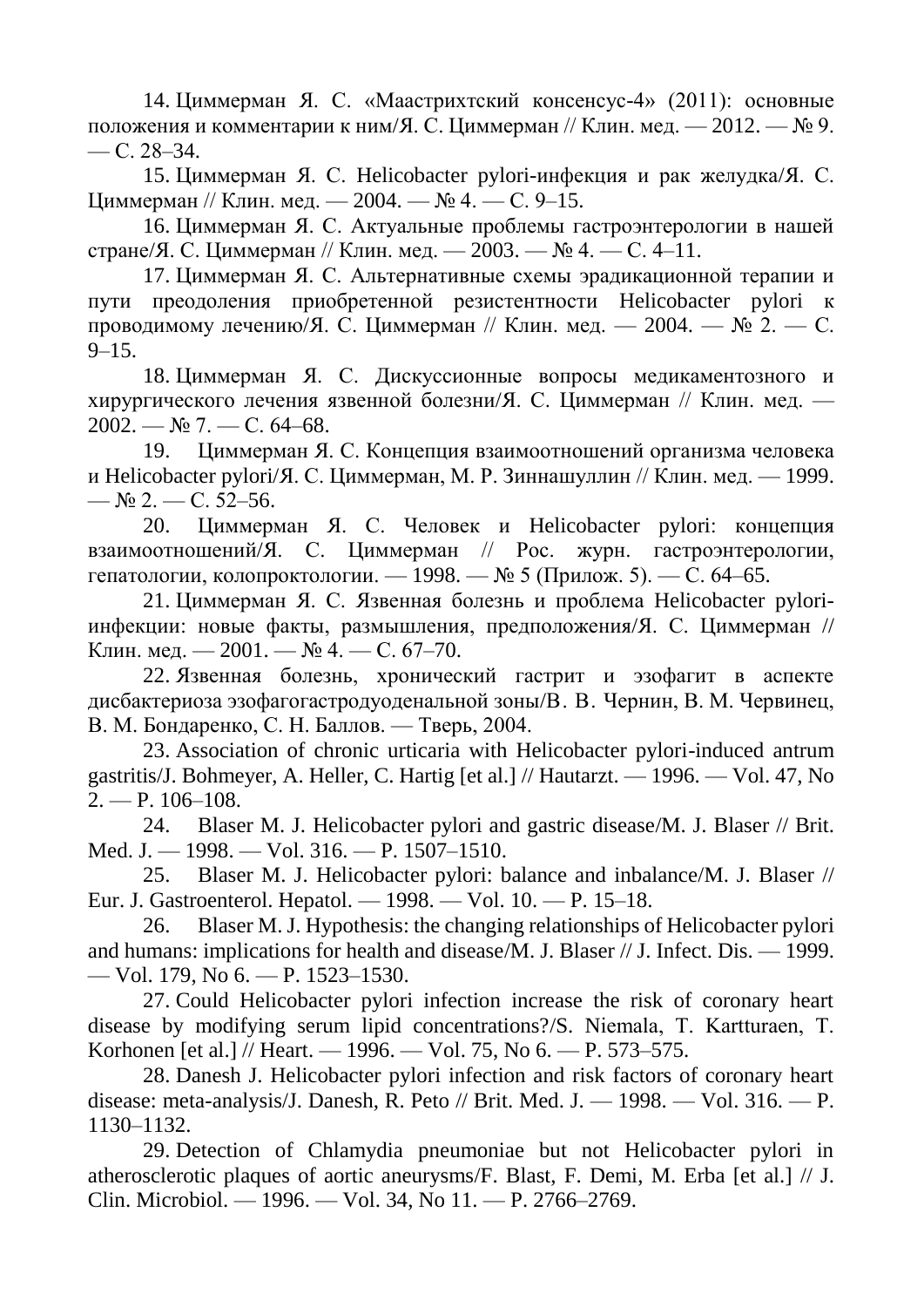30. Effects of Helicobacter pylori eradication therapy on hyperammonaemia in patients with liver cirrhosis (see comments)/H. Miyaji, S. Ho, T. Azuma [et al.] // Gut. — 1997. — Vol. 40, No 6. — P. 726–730.

31. Helicobacter bilis sp. nov., a novel Helicobacter isolated from bile, liver and intestines of aged inbred mouse strains/J. G. Fox, L. L. Yan, F. E. Dewhirst [et al.] //J. Clin. Microbiol. — 1995. — Vol. 33. — P. 445–453.

32. Helicobacter DNA in bile: correlation with hepatobiliary disease/С. A. Fallone, S. Trail, М. Semret [et al.] // Aliment. Pharmacol. Ther. — 2003. — Vol. 17.  $- P. 453 - 458.$ 

33. Helicobacter pylori gastric juice and arterial ammonia levels in patients with cirrhosis/P. Chakrabarti, A. Zullo, C. Hassan [et al.] // J. Clin. Gastroenterol. — 2002. — Vol. 34, No 5. — P. 578–581.

34. Helicobacter pylori in pre-Columbian mummies/P. Correa, D. Willis, M. Allison [et al.] // Gastroenterology. — 1998. — Vol. 114 (Suppl. 4). — P. A956.

35. Inhibitory effect of vacuolating toxin of Helicobacter pylori on enzyme secretion from rat pancreatic acini/Y. Hori, Y. Takeyama, M. Shinkai [et al.] // Pancreas. — 1999. — Vol. 18. — P. 324–327.

36. Nardone G. Does Helicobacter pylori play a role in inflammatory bowel disease?/G. Nardone, A. Rocco, G. Budillon // Ital. J. Gastroenterol. Hepatol. — 1998. — Vol. 30, No 1. — P. 134–137.

37. Prospective controlled study of serologic rate revealing of Helicobacter pylori on coronary artery damage/A. Khurshid, Т. Fenske, I. Bajwal [et al.] // Am. J. Gastroenterol. — 1998. — Vol. 93. — P. 717–720.

38. Prospective relations between Helicobacter pylori infection, coronary heart disease and stroke in middle-aged men (letter, comment)/P. H. Wincup, M. A. Mendall, I. J. Реnу [et al.] // Heart. — 1997. — Vol. 77, No 3. — P. 294–299.

39. Prospective study of Helicobacter pylori seropositive and cardiovascular disease in adults/Т. Е. Strandberg, R. S. Tilvis, M. Vuoristo [et al.] // Brit. Med. J. — 1997. — Vol. 314. — P. 1317–1318.

40. Role of Helicobacter pylori infection and its eradication in patients with subclinical hepatic encephalopathy/J. Miquel, R. Barcena, D. Boixeda [et al.] // Eur. J. Gastroenterol. Hepatol. — 2001. — Vol. 13, No 9. — P. 1067–1071.

41. Warren J. R. Unidentified curved bacilli on gastric epithelium in active chronic gastritis/J. R. Warren, B. J. Marshall // Lancet. — 1983. — Vol. 1. — P. 1273–1275.

## **Helicobacter pylori infection: extragastric effects and diseases (critical analysis) Y. S. Tsimmerman**

Perm State Medical University n. a. E. A. Vagner, Perm, Russia

**Key words:** Helicobacter pylori, lesion of gastroduodenal zone, cardiovascular disease, biliary pathology, M-microflora

Article contains review of the current literature with a critical assessment and author's analysis of the possible relationship between not only diseases of gastroduodenal zone, but of biliary tract, liver, pancreas, cardiovascular system,